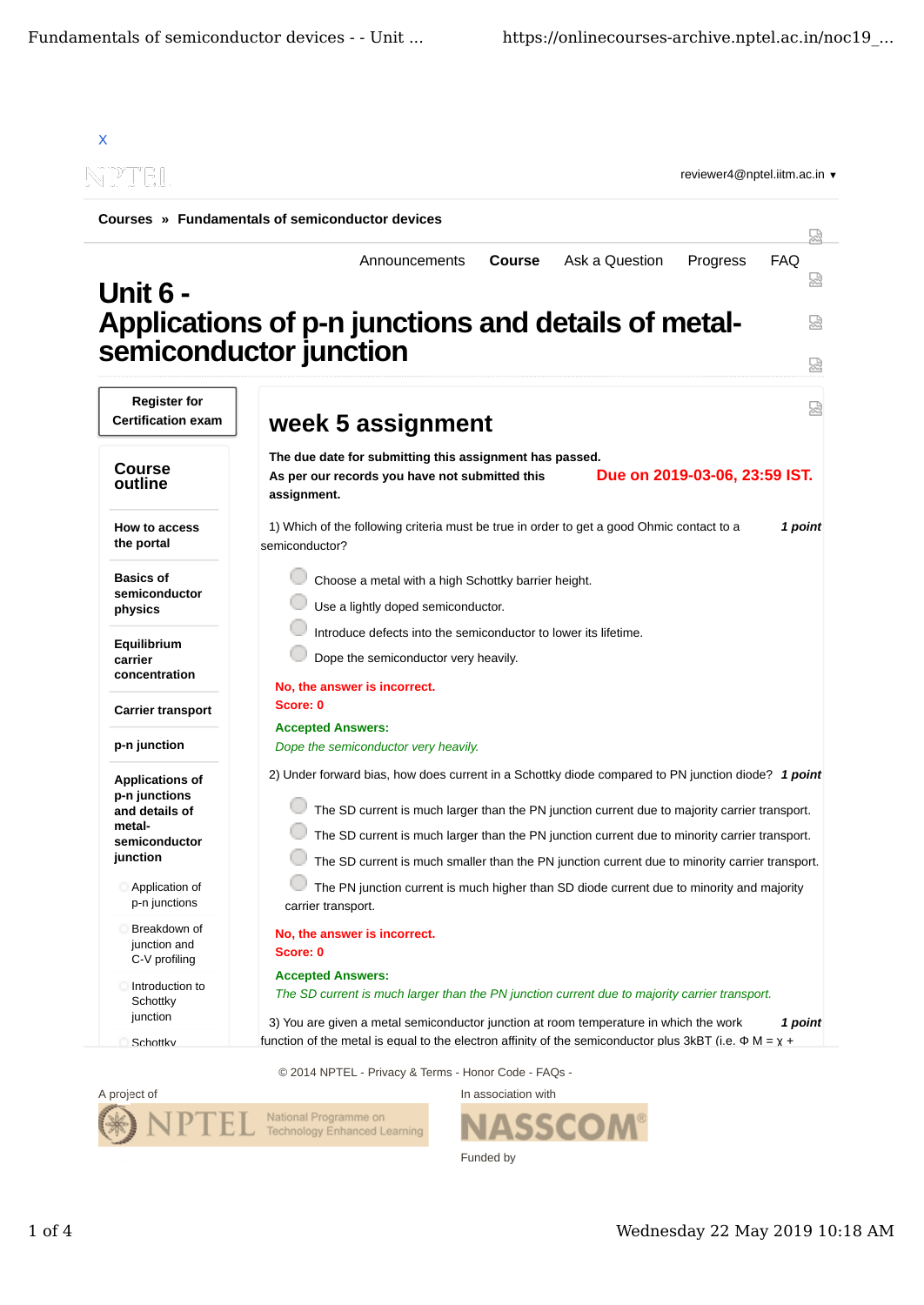## Fundamentals of semiconductor devices - - Unit ...

| Week                                                                                     | None of the above<br>ce De                                                                                                                                                                                                      |              |  |
|------------------------------------------------------------------------------------------|---------------------------------------------------------------------------------------------------------------------------------------------------------------------------------------------------------------------------------|--------------|--|
| 5 Assignment<br>Solution                                                                 | No, the answer is incorrect.                                                                                                                                                                                                    |              |  |
| <b>Bipolar Junction</b><br><b>Transistor</b>                                             | Score: 0<br><b>Accepted Answers:</b><br>n-type                                                                                                                                                                                  |              |  |
| <b>Metal Oxide</b><br><b>Semiconductor</b><br>Capacitor                                  | 4) In above question (Q3) what is the numerical value of Vbi?<br>0.5 eV                                                                                                                                                         | 1 point<br>요 |  |
| <b>MOSFET</b>                                                                            | 0 <sub>eV</sub>                                                                                                                                                                                                                 | 덣            |  |
| <b>Interaction</b><br>session                                                            | 1.2 eV<br>0.8 eV                                                                                                                                                                                                                | 닯            |  |
| <b>DOWNLOAD</b><br><b>VIDEO</b>                                                          | No, the answer is incorrect.<br>Score: 0                                                                                                                                                                                        | 요            |  |
| <b>Text Transcripts</b>                                                                  | <b>Accepted Answers:</b><br>0 <sub>eV</sub>                                                                                                                                                                                     | 덣            |  |
| Compound<br>Semiconductors                                                               | 5) Consider a switch X is made of Schottky diode and a switch Y is made of P-N junction<br>diode, which of the following statement is true?                                                                                     | 1 point      |  |
| Opto-electronic<br>devices: Solar<br>cells and photo-<br>detectors                       | X will have large reverse current, high on current and fast transient response compared to Y.<br>X will have low reverse current, high on current and fast transient response compared to Y.                                    |              |  |
| Opto-electronic<br>devices: Light<br><b>Emitting Diodes</b><br>(LED)                     | X will have low reverse current, high on current and slow transient response compared to Y.<br>None of the above<br>No, the answer is incorrect.<br>Score: 0                                                                    |              |  |
| <b>Applications of</b><br>transistors and<br>basics of<br>microelectronic<br>fabrication | <b>Accepted Answers:</b><br>X will have large reverse current, high on current and fast transient response compared to Y.<br>6) What is the mechanism of current transport in a Schottky diode under forward bias<br>condition? | 1 point      |  |
|                                                                                          | Drift and Diffusion of majority carriers                                                                                                                                                                                        |              |  |
|                                                                                          | Tunneling of majority carriers                                                                                                                                                                                                  |              |  |
|                                                                                          | Thermionic emission of minority carriers                                                                                                                                                                                        |              |  |
|                                                                                          | Thermionic emission of majority carriers.                                                                                                                                                                                       |              |  |
|                                                                                          | No, the answer is incorrect.<br>Score: 0                                                                                                                                                                                        |              |  |
|                                                                                          | <b>Accepted Answers:</b><br>Thermionic emission of majority carriers.                                                                                                                                                           |              |  |
|                                                                                          | 7) LED is usually operated in _________ while photo-detector (with good performance i.e.<br>good current) is operated in ________ respectively.                                                                                 | 1 point      |  |
|                                                                                          | Forward bias, Forward bias<br>Forward bias, Reverse bias<br>Reverse bias, Forward bias<br>Reverse bias, Reverse bias                                                                                                            |              |  |
|                                                                                          | No, the answer is incorrect.<br>Score: 0                                                                                                                                                                                        |              |  |
|                                                                                          | <b>Accepted Answers:</b>                                                                                                                                                                                                        |              |  |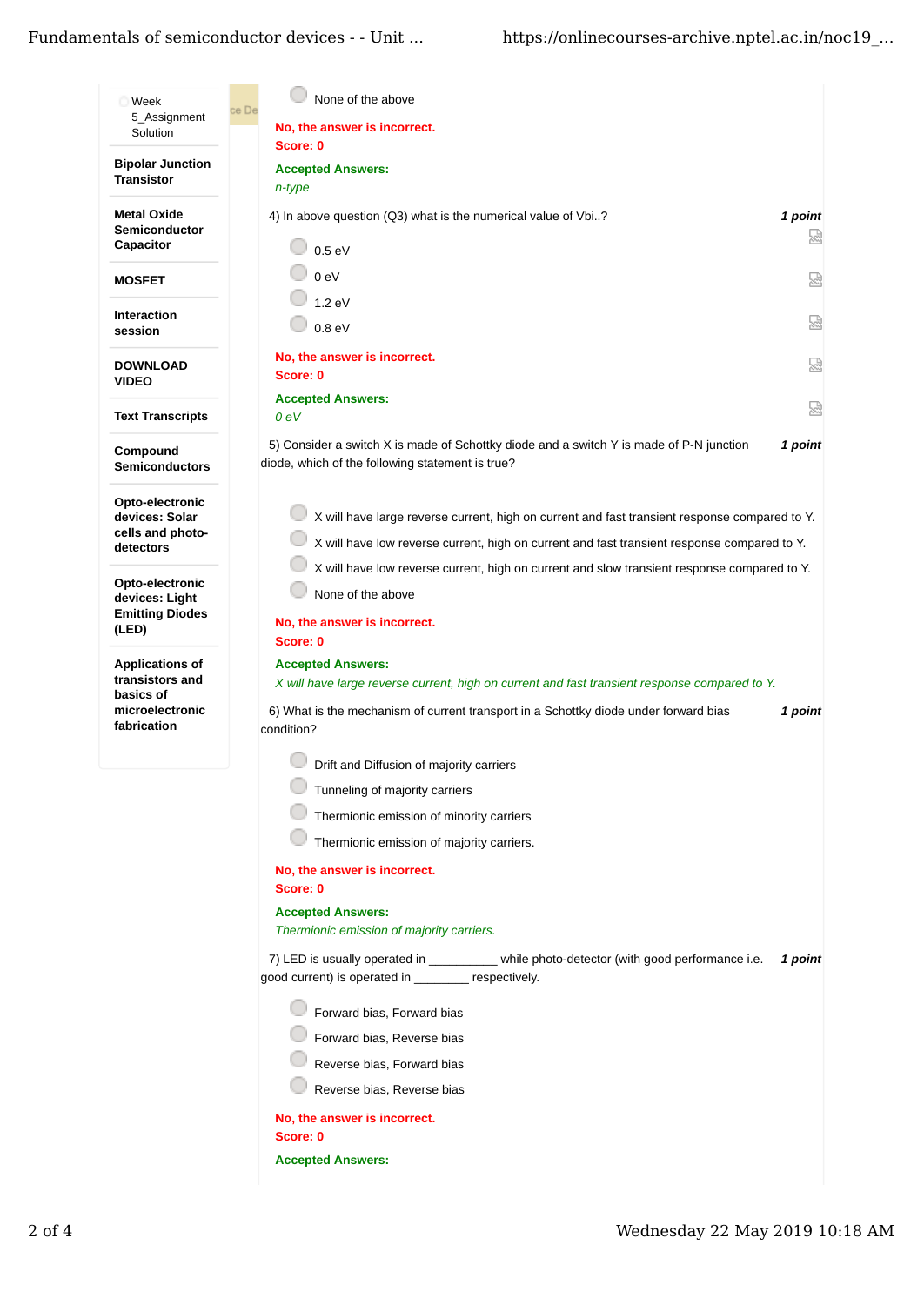| Forward bias, Reverse bias                                                                                                                                                                             |            |
|--------------------------------------------------------------------------------------------------------------------------------------------------------------------------------------------------------|------------|
| 8) Which of the following is false about Zener breakdown?                                                                                                                                              | 1 point    |
| It requires a junction between heavily doped p and n regions i.e. p+/n+ junction                                                                                                                       |            |
| It can occur in a junction with highly doped p side and very lightly doped n-side i.e. p+/n<br>junction                                                                                                |            |
| 0<br>It occurs due to tunneling of carriers across the junction                                                                                                                                        | 덣          |
| It occurs due to very high electric field established across the p-n junction                                                                                                                          |            |
| No, the answer is incorrect.<br>Score: 0                                                                                                                                                               | 얺          |
| <b>Accepted Answers:</b><br>It can occur in a junction with highly doped p side and very lightly doped n-side i.e. p+/n junction                                                                       | 덣          |
| 9) P-N junction made of which of these materials give the highest avalanche breakdown<br>voltage?                                                                                                      | $1$ points |
| Gallium arsenide                                                                                                                                                                                       | 냈          |
| Gallium nitride                                                                                                                                                                                        |            |
| Beta-Gallium oxide<br>Silicon carbide                                                                                                                                                                  |            |
| No, the answer is incorrect.<br>Score: 0                                                                                                                                                               |            |
| <b>Accepted Answers:</b><br><b>Beta-Gallium oxide</b>                                                                                                                                                  |            |
| 10) The capacitance of a p+-n junction ________ when the reverse bias across it increases<br>while the capacitance of a n+-p junction _____________ as the reverse bias across the junction decreases. | 1 point    |
| Decreases, increases                                                                                                                                                                                   |            |
| Increases, decreases                                                                                                                                                                                   |            |
| Decreases, decreases                                                                                                                                                                                   |            |
| Increases, increases                                                                                                                                                                                   |            |
| No, the answer is incorrect.<br>Score: 0                                                                                                                                                               |            |
| <b>Accepted Answers:</b>                                                                                                                                                                               |            |
| Decreases, increases                                                                                                                                                                                   |            |
| <b>Previous Page</b>                                                                                                                                                                                   | End        |